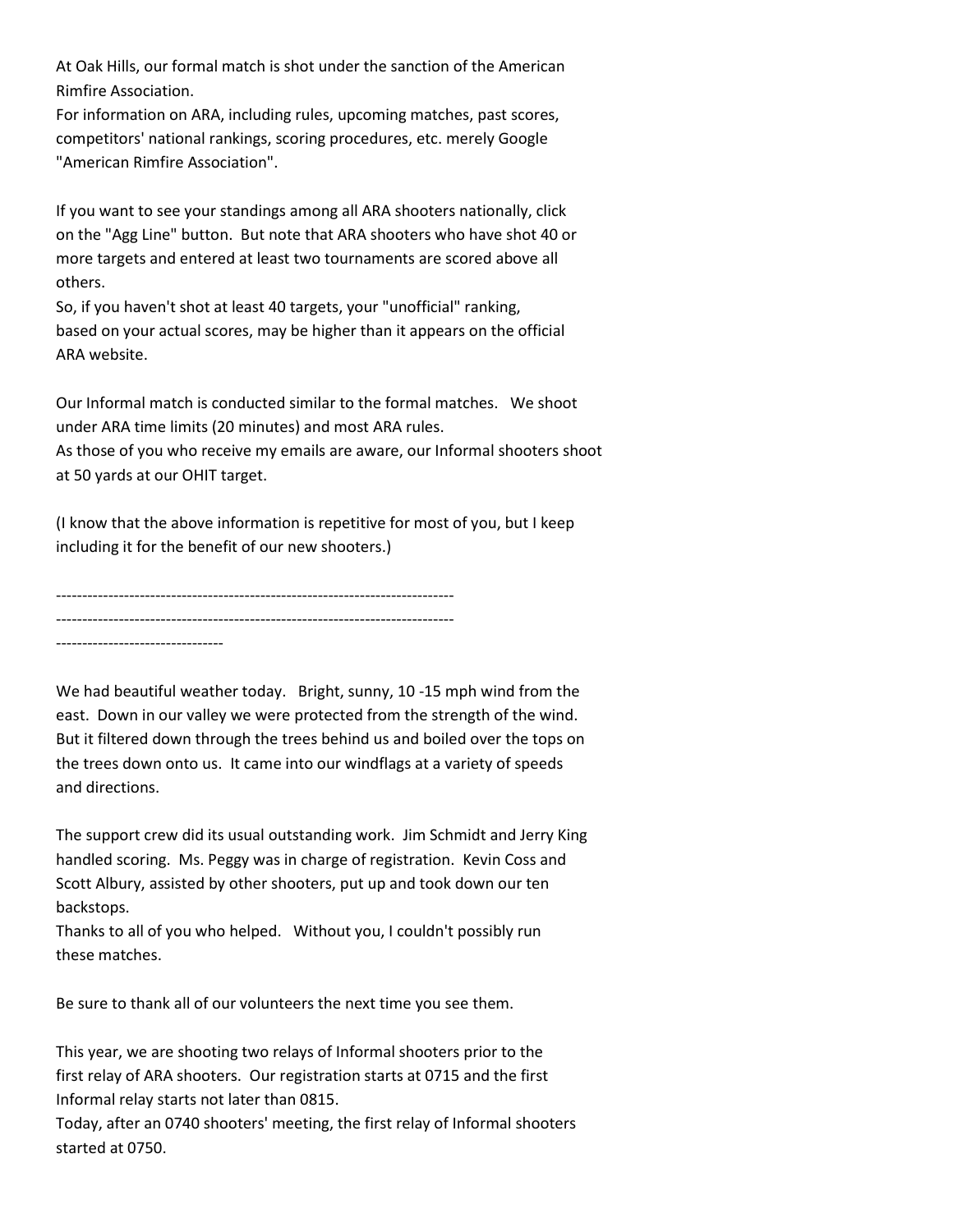ARA shooters drew for benches at 0845 and started their first relay at 0915. We had six ARA shooters and ten Informal shooters. The informal shooters shot a total of 17 targets.

---------------------------------------------------------------------------- ---------------------------------------------------------------------------- -----------------------

Scores for the ARA shooters are attached in the Excel spreadsheet. Standings were as follows:

- 1. Ron Elbe
- 2. Doc Peterson
- 3. Mike Godman
- 4. Scott Albury
- 5. Jeff Amidon
- 6. Kevin Coss

---------------------------------------------------------------------------- ---------------------------------------------------------------------------- ---------------------------------

Informal matches consist of only one target (but shooters can reenter as many times as they wish).

We have three classes of informal matches --- Semiauto, Sporter, and Vintage. Each shooter's highest score is used to determine his standing in his class.

Winners of the three informal classes were:

Semiauto For the first time ever, we had no shooters in the Semiauto class

Sporter: Greg Couch 2250

Vintage: Jim Granger 2300

The best score for each of the Informal shooters was: